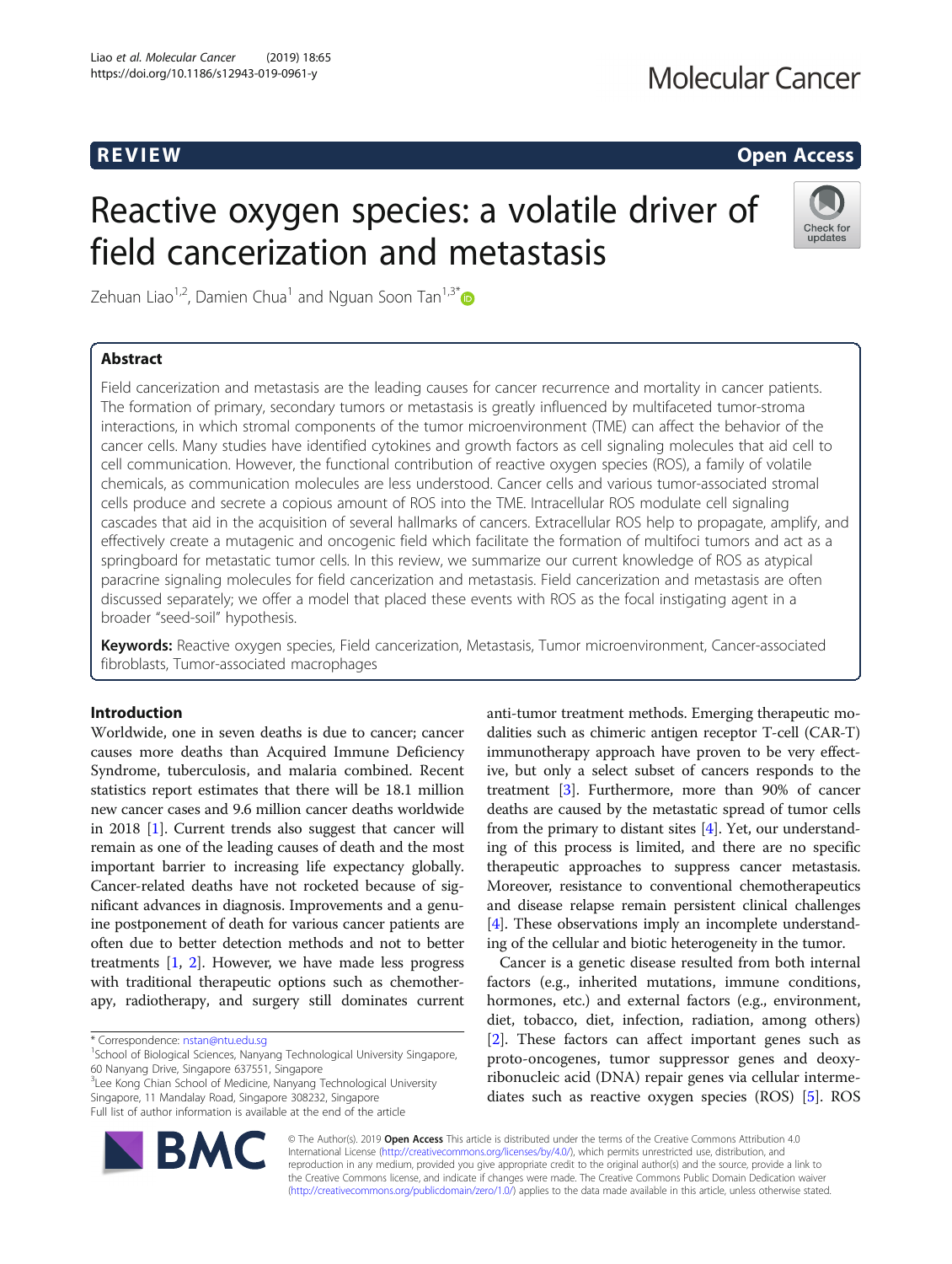are major cellular intermediates. In most studies, ROS are used as an umbrella term to describe a heterogeneous group of cellular free radicals that contain oxygen  $(O_2)$ derived from various intracellular processes and extracellular sources. ROS are highly reactive to biomolecules, and they can trigger multiple biological events [\[6\]](#page-7-0). ROS plays a contradictory role in cancer biology. Elevated ROS levels contribute to tumorigenesis, cancer progression and spreading via the promotion and maintenance of tumorigenic cell signaling which results in tumor cell proliferation, survival, autophagy, and metastasis [[7\]](#page-7-0). In Table 1, we provide a non-exhaustive list of the various common ROS and their roles in cancer.

Recently, the involvement of ROS as atypical contextdependent drivers of tumorigenesis is gaining attention [[8](#page-7-0)]. On one hand, excessive ROS results in anti-tumorigenic effects via promoting cell death, inducing cell cycle arrest and senescence [\[9\]](#page-7-0). On the other hand, it is known that tumor cells promote their survival through enhanced ROS manipulation mechanisms, such as increased antioxidant levels or increased ROS production, to maintain the delicate balance in ROS level that supports their proliferation and survival [[9](#page-7-0), [10](#page-7-0)]. For example, autophagy can be induced by ROS to remove damaged mitochondria that contribute to oxidative stress, restoring ROS to physiological level [\[11](#page-7-0)]. However, the deletions of autophagy-related genes such as autophagy-related 5 (ATG5), autophagy-related 7 (ATG7) and beclin-1 (BECN1) can lead to defective autophagy. These deletions can result in the deregulated degradation of damaged mitochondria, and hence, elevated ROS production as well as oxidative stress [\[11\]](#page-7-0).

Despite current knowledge in ROS signaling in cancer biology, the dual nature of ROS is still a huge conundrum in therapeutics targeting ROS. The inhibition or elevation of ROS levels can yield drastically different results [[2](#page-7-0), [12](#page-7-0)]. Recent discussions suggested dichotomizing the effects of ROS in cancer cells into two categories: early versus late stages. Depending on the stage of cancer progression, intracellular ROS plays a different role in cancer cell survival. At precancerous and early stages of cancer, intracellular ROS promote cancer initiation via inducing oxidative and base pair substitution mutations in pro-oncogenes such as Ras and tumor suppressor genes such as p53 [[13](#page-7-0)]. Apart from inducing mutations, ROS can also modify site specific amino acids side chains which alter protein structure and functions [[7](#page-7-0)]. Among the amino acids, cysteine (Cys) is more prone to oxidation by ROS due to the presence of thiol group. Cys appears to be the principal actor in redox signalling, functioning as a regulatory reversible molecular switch. As cancer progresses, the accumulation of excess intracellular ROS can trigger apoptosis, tumor cells escape apoptosis by producing high levels of intracellular antioxidants [\[13\]](#page-7-0). In the late stages of tumor evolution, metastatic tumors developed mechanisms that exploit ROS as a springboard for the dissemination of cancer cells. As a result, whether ROS play anti-tumor or oncogenic roles may depend on the different stages of cancer development and progression.

Many canonical pathways involved in tumor-promoting inflammation and cell proliferation have been shown to be activated by ROS. Transcription factor NF-κB plays an important role in cellular processes such as immune and inflammatory response, cellular proliferation and differentiation [\[14](#page-7-0)]. The canonical NF-kB pathway can be activated by oxidative stress and proinflammatory cytokines [[15](#page-7-0)]. The activation of the canonical NF- $\kappa$ B pathway is dependent on the phosphorylation of IκB-Kinase (IKK) β, the ubiquitination-mediated degradation of NF-κB inhibitor alpha (IκBα), the translocation of NF-κB into the nucleus, resulting in the transcriptional activation of target genes [[16,](#page-7-0) [17\]](#page-7-0). Studies have shown that ROS can trigger the activation of the NF-κB pathway via inducing the tyrosine phosphorylation of IκBα. IκBα, which is usually phosphorylated on serine-32 and -36 by IKK, undergoes ubiquitination and degradation for activation of the NF- $\kappa$ B pathway [[18](#page-7-0), [19](#page-7-0)].

Table 1 ROS and Their Roles in Cancer

| <b>ROS</b>                                         | Roles in Cancer                                                                                                                                                                                                                                                                                                                                                                                                                        | References     |
|----------------------------------------------------|----------------------------------------------------------------------------------------------------------------------------------------------------------------------------------------------------------------------------------------------------------------------------------------------------------------------------------------------------------------------------------------------------------------------------------------|----------------|
| Generic ROS                                        | Activation of oncogenic Ras, Bcr-Abl, c-Myc which hyperactivates cell<br>proliferation; induce Wnt/ß-catenin pathway which increases metastatic<br>potential; requlation of epithelial-mesenchymal transition (EMT) via matrix metalloproteinases (MMPs);<br>regulation of nuclear factor kappa-light-chain-enhancer of activated<br>B cells (NF-KB) pathways; contribution to drug resistance such as<br>through high mutagenic rates | [7, 11]        |
| Hydrogen Peroxide (H <sub>2</sub> O <sub>2</sub> ) | Promotes phosphoinositide 3-kinases (PI3Ks)/RAC-alpha serine/<br>threonine-protein kinase (Akt) survival pathway; induces mitogen-<br>activated protein kinase (MAPK)/extracellular signal-related kinases<br>(ERK) pro-proliferative signaling pathway; oxidative modification of<br>phosphatase and tensin homolog (PTEN); oncogenic stabilization<br>of hypoxia-inducible factor (HIF)-1a; conversion to hydroxyl radical           | [35, 102, 103] |
| Superoxide $(O_2^-)$                               | Conversion to $H_2O_2$ , peroxynitrite; Stimulates AMPK activity to induce<br>metastasis; oncogenic stabilization of HIF-1a                                                                                                                                                                                                                                                                                                            | [102, 104]     |
| Hydroxyl radical (OH)                              | Initiates lipid peroxidation; promotes DNA mutagenesis                                                                                                                                                                                                                                                                                                                                                                                 | [105, 106]     |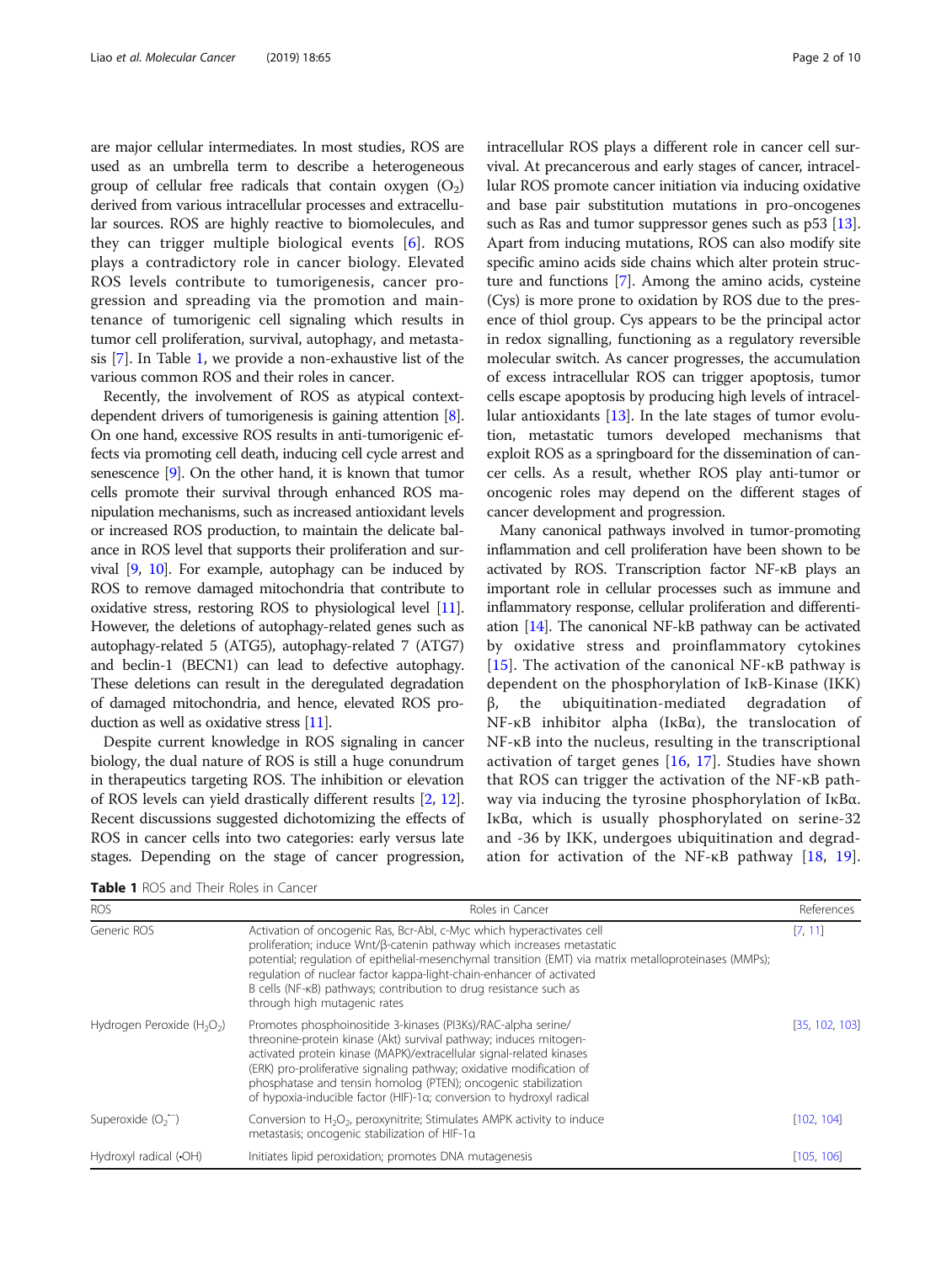Exogenous addition of  $H_2O_2$  induces the phosphorylation of IκBα at tyrosine-42 as well as other tyrosine residues, resulting in the degradation of IκBα and the activation of the NF-κB pathway [[17](#page-7-0), [20](#page-7-0)].

Similarly, MAPK family which consists of ERK1/2, c-Jun N-terminal kinase (JNK), MAPK-11 and the MAPK1 pathway are important intracellular signal transduction pathways involved in cellular processes such as cell survival, cell death, growth, and differentiation [\[21\]](#page-7-0). Studies have demonstrated that ROS can activate the epidermal growth factor receptors (EGFR) and platelet-derived growth factor (PDGF) receptors without corresponding ligands. Thus, the activation of EGFR and PDGF can activate Ras and subsequently lead to the activation the ERK pathway [[18](#page-7-0)]. Such modifications to the receptors conferred ligand-independent activation of the tyrosine kinase receptors and contribute to resistance against antibodybased therapies such as anti-EGFR (e.g. cetuximab, necitumumab) or anti-PDGF (e.g. Olaratumab). Furthermore, ROS may also activate the MAPK pathway via oxidative modification of intracellular downstream kinases such as apoptosis signal-regulating kinase 1 (ASK-1), a member of the mitogen-activated protein kinase kinase kinase (MAP3K) superfamily for JNK and MAPK-11 [[22\]](#page-7-0).

Another important pathway in cancer is the PI3K/PTEN pathway whereby several of the signaling mediators are redox sensitive and play important roles in field cancerization and metastasis [\[18\]](#page-7-0). ROS can act as signaling mediators by triggering oxidative modification of specific target molecules [\[23\]](#page-7-0). For example, PTEN can be modified by  $H<sub>2</sub>O<sub>2</sub>$  via oxidation of the Cys thiol groups of phosphatases, resulting in its inactivation [\[7,](#page-7-0) [24](#page-7-0)].

Most studies on ROS in cancer were largely focused on the primary tumor. The roles of ROS in field cancerization and metastasis, which contribute to local and distant recurrence cancers, respectively, has been gathering attention. In the review, we will discuss the role of ROS in the tumor microenvironment (TME) in driving field cancerization and metastasis.

### Origin of ROS

ROS are produced by various biochemical and physiological oxidative processes in the cell. Mitochondria and nicotinamide adenine dinucleotide phosphate (NADPH) oxidase are the two major producers of ROS [[25,](#page-7-0) [26](#page-7-0)]. ROS were once viewed merely as by-products of cell metabolism, but subsequent research showed that they have many roles in normal physiology. ROS serve as an important signaling molecule participating in a variety of cellular signaling pathways such as growth factor pathways, inflammation, engagement of integrins and adhesion to the extracellular matrix [[27](#page-7-0)–[30](#page-7-0)].

Oxidative stress contributes to aging and many diseases such as cancer, diabetes, and obesity. Oxidative stress occurs when excessive ROS accumulate in the cell due to an imbalance of oxidative and reductive activities, resulting in cellular damage. The antioxidant defense systems include superoxide dismutase (SOD), catalase, glutathione peroxide (GPx), glutathione reductase, glutathione S-transferase (GST), and glutathione, which are important to maintain a balanced level of intracellular ROS [\[31\]](#page-7-0). The NF-κB pathway can influence the ROS levels by increasing the expression of SOD, GPx and GST [[18\]](#page-7-0). Mitochondria is an important source of intracellular ROS, such as superoxide  $O_2$ <sup>--</sup> and  $H_2O_2$  [[26\]](#page-7-0). Intracellular  $H_2O_2$  is formed by SOD-catalyzed dismutation from  $O_2$ <sup>+-</sup> generated within the mitochondrial matrix, intermembrane space, and outer membrane [[26](#page-7-0)]. Increased ROS production in cancer cells can lead to elevated SOD expression as well as the inactivation of  $H_2O_2$  scavenging enzymes, producing abnormally high levels of  $H_2O_2$  [[11](#page-7-0)].

Apart from mitochondria, NADPH oxidase (NOX), an enzyme system, is a major source of extracellular ROS which mainly serves as communication molecules [\[2](#page-7-0)]. As integral membrane proteins, the expression of membraneassociated NOX releases  $O_2$ <sup>+-</sup> into the extracellular space [[32](#page-7-0)]. Furthermore, these enzymes are also internalized to form redoxosomes, extending the intracellular reach of ROS [\[33\]](#page-7-0). Exosomes, containing functional NOX complexes to generate ROS, can also be released from cells such as macrophages into the extracellular space and transported to distant sites [[34](#page-7-0)]. An elevated intracellular ROS inevitably results in a copious amount of extracellular ROS in the TME, thus neighboring normal cells will experience oxidative stress (Fig. [1](#page-3-0)) [[35\]](#page-7-0)..

ROS have critical roles in tumor pathology. A high level of intracellular ROS due to defects in ROS production or detoxification processes can transform a normal cell into a malignant cell [[2\]](#page-7-0). Indeed, cancer cells have elevated levels of intracellular ROS and extracellular ROS. Cancer cells have a high level of intracellular ROS due to reasons such as increased metabolic activity and mitochondrial energetics, alterations of the electron transport chain, expression of HIF-1 due to hypoxic condition and chronic inflammation [[36](#page-7-0)]. Furthermore, cancer cells also have elevated expression of membrane-associated NOX [[32](#page-7-0)]. Oncogenic KRAS was reported to increase the activity of NOX enzymes on the tumor cell membrane and hence, promote extracellular ROS generation [[37\]](#page-7-0). While cancer cells may be more tolerant to oxidative stress via an elevated robust antioxidant defense, the consequence may be detrimental to the TME and the adjacent normal cells. For example, cancer cells expressed membrane-associated catalase to degrade extracellular ROS as well as express membrane-associated SOD to convert the more reactive  $O_2$ <sup>\*-</sup> into reactive H<sub>2</sub>O<sub>2</sub> [[32,](#page-7-0) [33](#page-7-0)]. This might explain for the accumulation of oncogenic  $H_2O_2$  in the TME, particularly in metastatic epithelial tumors [[8,](#page-7-0) [35,](#page-7-0) [38\]](#page-7-0).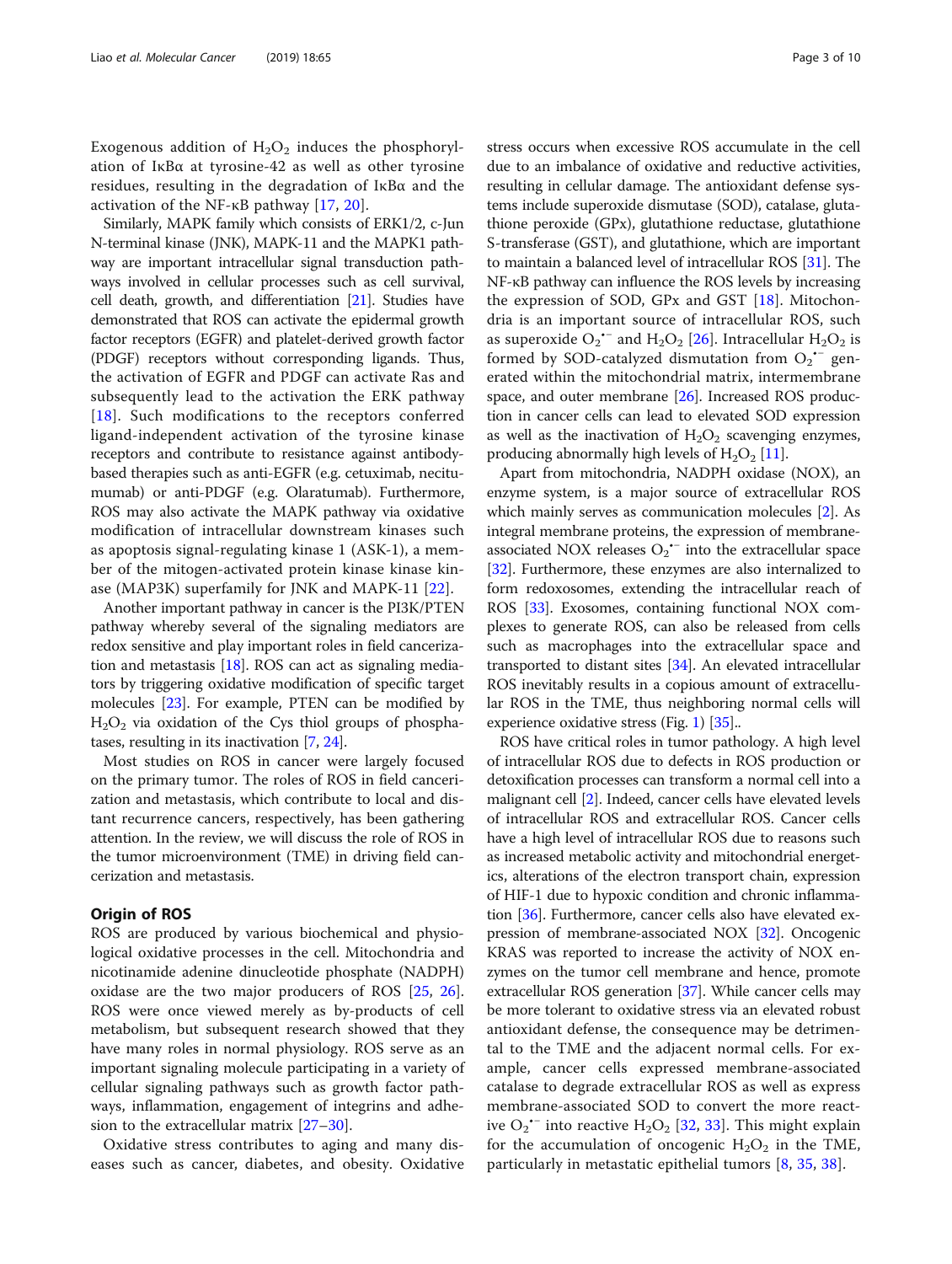<span id="page-3-0"></span>

Apart from cancer cells, various tumor-associated cell types also produce ROS and contribute to the oxidative microenvironment. Cancer-associated fibroblasts (CAFs) are one of the most abundant stromal cells in the TME and influence the pathology of cancer in many ways [[39](#page-7-0)–[41](#page-7-0)]. As CAFs is a cellular state rather than a cell type, CAFs are generally known as activated fibroblast in the TME with no precise molecular definition [\[42](#page-7-0)]. CAFs produce and are highly influenced by ROS [\[43](#page-7-0)]. CAFs have been shown to have an elevated level of  $H<sub>2</sub>O<sub>2</sub>$  as compared to normal fibroblasts. The high production of intracellular and extracellular  $H_2O_2$  by CAFs was due to impaired transforming growth factor beta (TGF-β) signaling  $[44, 45]$  $[44, 45]$  $[44, 45]$  $[44, 45]$ . This impaired signaling leads to the suppression of the antioxidant enzyme GPx1 as well as the production of intracellular ROS by impaired mitochondrial function and extracellular ROS by induced NOX [[46\]](#page-8-0). In addition, Caveolin-1, a negative regulator of NOX derived ROS, also increases the level of extracellular ROS production by CAFs [[47\]](#page-8-0). Notably, normal fibroblasts treated with exogenous  $H_2O_2$  or CAF-conditioned medium transformed into an oxidative, CAF-like state [[35\]](#page-7-0). These newly transformed fibroblasts displayed elevated fibroblast activation protein (FAP) and α-smooth muscle actin (αSMA) expression levels, both of which are biomarkers of CAFs. Similar to CAFs, newly transformed fibroblasts became activated and desensitized to TGF-β. Normal fibroblasts treated with prolonged exogenous  $H_2O_2$  displayed a significant increase in p65-NF-κB phosphorylation, triggering NF-κB activity. The NF-κB activation attenuated TGF-β signaling and hence, ensures the continued expression of FAP in the newly transformed fibroblasts [\[35](#page-7-0)].

In addition to CAFs, ROS are also released by many tumor-associated immune cells in the TME [[48](#page-8-0)]. Tumorassociated macrophages (TAMs) in the TME mainly originate from blood-circulating monocytes that infiltrate into the TME and differentiate into mature pro-tumor macrophages mediated by cytokines in the TME [\[49](#page-8-0)–[51](#page-8-0)]. Interestingly, the role of TAMs is a double-edged sword. As part of the immune system, macrophages are the first host cells to enter the TME and can potentially kill the cancer cells [\[52](#page-8-0)]. In vitro, activated macrophages showed anti-tumor activity via calreticulin binding receptors for cancer cell recognition [[53\]](#page-8-0). Macrophages also display phagocytotic activity toward some damaged tumor cells [[54\]](#page-8-0). However, the TME is known to have elevated levels of macrophages. During cancer initiation, cancer cells recruit macrophages via chemokines which amplify an inflammatory response. Macrophages also produce redoxosomes, i.e. exosomes containing functional NOX complexes into the TME, generating extracellular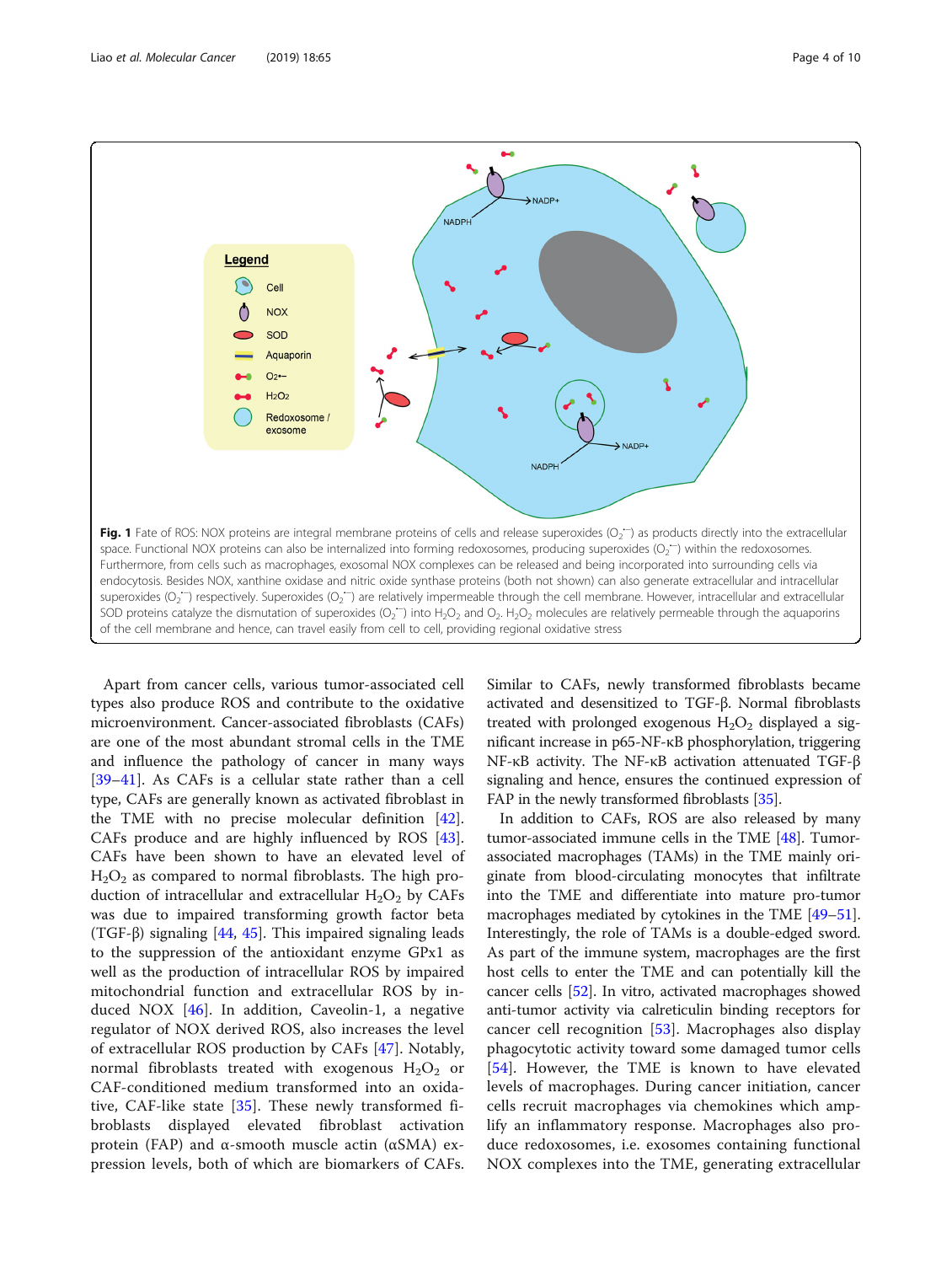ROS and being incorporated into surrounding cells via endocytosis [\[34](#page-7-0)].

TAMs and CAFs are often detected close to each other, suggesting extensive communications and interactions between these two cell types [[55](#page-8-0)]. The reciprocal relationship between TAMs and CAFs in the TME increases tumor malignancy, and ROS may be a key player in the interaction [[56,](#page-8-0) [57](#page-8-0)]. ROS in the TME can trigger altered activation of macrophages and immunosuppression [[58\]](#page-8-0). TAMs also release ROS which plays an essential role in immune alterations such as inducing apoptosis in lymphocytes [\[48](#page-8-0), [59](#page-8-0)]. There was evidence indicating that the TME induces TAMs to activate immunosuppressive mechanisms via ROS production [\[60](#page-8-0)]. Macrophages exposed to increasing concentration of tumor fluid significantly increased intracellular ROS generation [[58](#page-8-0)]. Elevated intracellular ROS corresponds to altered cellular redox homeostasis and oxidative stress [[61\]](#page-8-0).

Myeloid-derived suppressor cells (MDSCs) also promote cancer progression via ROS [\[62](#page-8-0)]. MDSCs are a heterogeneous population of cells which can suppress T cell responses and expand during inflammation and cancer [[63\]](#page-8-0). These cells were first observed in patients with cancer [\[64](#page-8-0)–[66\]](#page-8-0). Apart from their immunological functions, MDSCs were also reported to promote tumor angiogenesis, tumor cell invasion, and metastasis [\[67](#page-8-0)]. MDSCs are a unique component of the immune system which regulates the immune responses in cancer patients [\[63](#page-8-0)]. Indeed, up-regulation of ROS primarily by NOX is one of the major factors responsible for the immunosuppressive activity of MDSCs [\[68\]](#page-8-0). Granulocytic MDSCs, a subpopulation of MDSCs, were found to use ROS primarily as the mechanism of immunosuppression by close cell-cell contact with T cells [\[69](#page-8-0), [70\]](#page-8-0).

Although both TAMs and MDSCs were found to suppress T cell responses via different ROS mediated mechanisms, TAMs were the more potent immune suppressor [[60](#page-8-0)]. MDSCs suppressed T cells via contact-independent  $H_2O_2$  production and TAMs exerted their more potent immunosuppressive effects by the production of contactdependent  $H_2O_2$  [\[60,](#page-8-0) [69](#page-8-0)]. Certain subpopulations of MDSCs were found to be able to differentiate into immunosuppressive TAMs in the presence of tumor-derived factors or tumor-bearing hosts [\[69](#page-8-0), [71](#page-8-0), [72\]](#page-8-0).

Hence, for cancer cells (the "seed") to grow, expand and acquire more mutations to become malignant, a supportive TME (the "soil") is required. ROS plays an essential role in creating the immunosuppressive "soil" ground for field cancerization and metastasis.

#### ROS in field cancerization

Field cancerization was first reported in 1953 by Slaughter et al. and is often used to describe the development of abnormal epithelia and stroma bordering a tumorigenic area

[[73](#page-8-0)]. This posits the presence of a regional carcinogenic signal at these foci of cellular abnormalities, and if given enough time and exposure, the carcinogenic agent will cause irreversible changes to the cells leading to oncogenic transformation and field cancerization. Indeed, field cancerization results in multifocal primary tumors in proximity with a higher chance of recurrence even after resection of the malignant tumors [\[74\]](#page-8-0). Presently, field cancerization basically refers to pre-malignant changes in multiple and large areas of the primary tumor, within both the epithelial cells and surrounding stromal cells [[75,](#page-8-0) [76\]](#page-8-0). Despite its clinical importance, only a few cytokines such as TGF-β, macrophage inhibitory cytokine 1 and PDGF-A have been implicated as possible field carcinogens [\[77](#page-8-0)–[79](#page-8-0)].

Field cancerization can be initiated and propagated in many ways, including mutagen ROS [\[80](#page-8-0)]. The chronic exposure of high extracellular  $H_2O_2$  promoted the transformation of normal epithelial cells and fibroblasts, indicating the presence of a premalignant field defect by oxidative stress in the TME [\[81](#page-8-0)-[83](#page-8-0)].  $H_2O_2$  is an ideal field effect carcinogen due to its higher cellular plasma membrane permeability and longer half-life than other ROS counterparts [[7,](#page-7-0) [35](#page-7-0)].  $H_2O_2$  aggravates cancer cell aggressiveness, transform primary epithelial cells by oxidative modification of the membrane associated PTEN and Src proteins, decreasing PTEN and increasing Src activities [\[8,](#page-7-0) [35](#page-7-0), [43](#page-7-0), [84\]](#page-8-0). Normal fibroblasts treated with  $H<sub>2</sub>O<sub>2</sub>$  transformed into an oxidative, CAF-like state. In turn, these newly converted CAF-like cells produced higher H<sub>2</sub>O<sub>2</sub> caused by an impaired TGF-β signaling [[35\]](#page-7-0). These observations indicated that stromal cells, such as CAFs, engaged redox signaling circuitries and mitogenic signalings to reinforce their reciprocal relationship with the epithelial tumor, further supports that extracellular oxidative stress might act as a field effect carcinogen [[35](#page-7-0), [43](#page-7-0)]. Thus, ROS are atypical carcinogenic signals which promote stromal-mediated field cancerization [\[35\]](#page-7-0).

Conceivably, a single mutant cell represents the smallest origin capable of initiating field cancerization by causing neighboring normal cells to transform and to amplify an oxidative field [[80\]](#page-8-0). Disseminated cancer cells can also start a new cancerized field by producing extracellular ROS. Although stromal cells such as CAFs do not transform into tumor cells themselves, alterations of stromal cells can promote field cancerization. This is because these stromal cells provide selective pressure such as oxidative stress in the field for particular newly mutated cells or disseminated cancer cells over the existing normal cells [\[80\]](#page-8-0). This provides the "soil" for newly mutated cells to acquire more mutations and progress towards cancer as well as newly migrated cancer cells to grow and survive in the new environment [\[80\]](#page-8-0). ROS in the new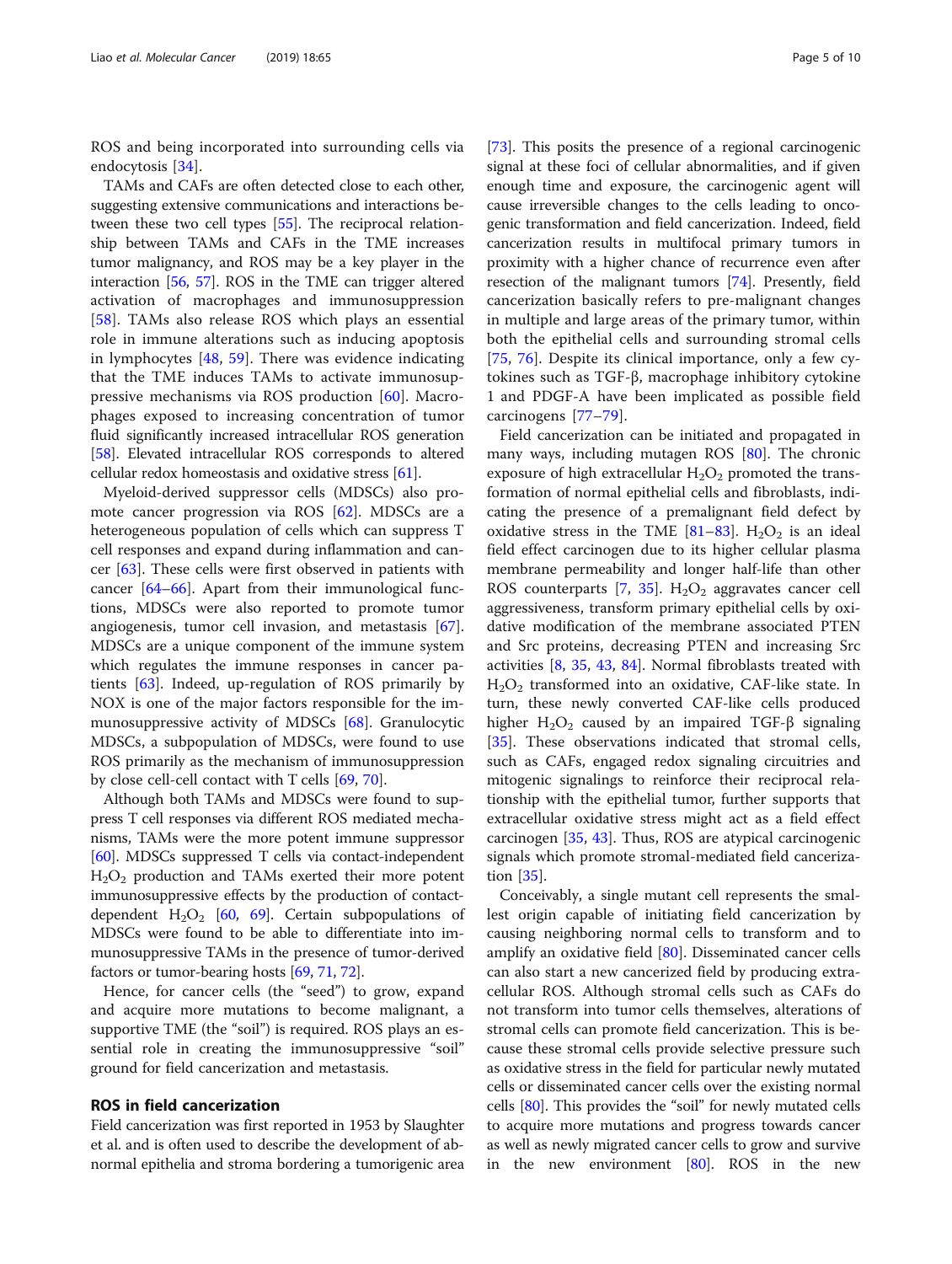environment enact field cancerization by promoting oxidative stress, causing pre-malignant transformation of the surrounding cells as well as a series of immunosuppressive responses [[80](#page-8-0)]. These findings suggest that the epithelial and stromal cells bathed in an oxidative milieu, continuously experienced oxidative stress that modulates their functions (Fig. 2) [\[35,](#page-7-0) [61](#page-8-0)].

Altogether, these results confirm the presence of stromal-mediated field cancerization, whereby the influences of stromal oxidative stress can be propagated and amplified, and effectively create a mutagenic or oncogenic field promoting multifocal tumor formations [\[35](#page-7-0)]. This finding features the mesenchymal-mesenchymal and epithelial-mesenchymal communications in the propagation of field effect and the creation of a TME niche [\[43\]](#page-7-0).

#### ROS in cancer metastasis

Metastasis is the spread of the primary tumor cells to distant organs, and this process is considered the main cause of cancer morbidity and mortality [\[4](#page-7-0)]. Once metastasis occurs, surgical excision of the primary tumor no longer guarantees disease-free survival, and the probability of cancer relapse in distal organs increases significantly. Metastasis is a complex, multi-step process beginning with cancer cells in the primary tumor undergoing EMT [[85](#page-8-0), [86\]](#page-8-0). This leads to an invasive tumor epithelial phenotype characterized by detachment from and degradation of the basement membrane [\[87](#page-8-0)]. Eventually, the invasive cancer cells gain access to local vasculature and/or lymphatics, intravasate and enter the systemic circulation. In the absence of basement membrane attachment, circulating cancer cells circumvent anoikis and evade the immune surveillance until they arrive at a secondary site where they extravasate and colonize distal organs [\[88\]](#page-8-0). Although most cancer deaths are the result of metastases, cancer research has mainly focused on the primary tumor.

Metastasis begins with EMT, which is a transdifferentiation program whereby epithelial cancer cells lose cell-cell adhesion and concomitantly acquire mesenchymal features of migration and invasion [[86](#page-8-0)]. Several pieces of evidence have established a strong connection between EMT of epithelial cancer cells and ROS. TGF-β1 is well-established as one of the more prominent players of the induction of EMT [\[89\]](#page-8-0). TGF-β1 regulates urokinase-type plasminogen activator (uPA) and MMP9 to facilitate cell migration and invasion via the activation of NF-κB through the Rac1-NOXs-ROS-dependent mechanism [\[90](#page-8-0)]. Similarly, ROS also plays a crucial role in the regulation of EMT via the non-canonical TGF-β1-TGF-β-activated kinase 1 (TAK1) pathway. The increase in integrin:Rac-induced ROS by TAK1 deficiency results in a cascade of signals leading to accelerated EMT. Consistently, the expression of TAK1 was reduced in invasive squamous cell carcinoma (SCC), an observation absent from benign SCCs [\[91](#page-8-0)]. In a recent study, Matsuno and colleagues showed that ROS regulates EMT via the activation of nuclear factor (erythroid-derived 2)-like 2 (Nrf2), increasing Notch signaling which ultimately increases EMT [[92](#page-8-0)]. It is known that exogenous ROS by sources such as ionizing radiation also results in the induction of TGF-β1 [[93\]](#page-8-0). Taken together, increasing evidence revealed a multifaceted role of ROS in EMT. The fact that ROS is



Fig. 2 ROS in the TME: ROS can directly or indirectly modulate the functions of many cell types in the TME. ROS are able to transform normal epithelial cells and normal fibroblasts into malignant cells and CAFs respectively. ROS produced by cancer cells, TAMs and MDSCs can have an immunosuppressive effect on T-cells and B-cells. ROS can accumulate in the extracellular matrix, causing neighboring normal cells to acquire malignant phenotypes. Migration of the ROS-producing cells (cancer cells, CAFs, TAMs, MDSCs) to distant tissue or organ can start a new cancer field, transforming neighboring normal cells into cancer supporting cells or new malignant cells. This expanding field provides the appropriate "soil" for the survival and growth of newly-disseminated cancer cells or newly-transformed cells (the "seed")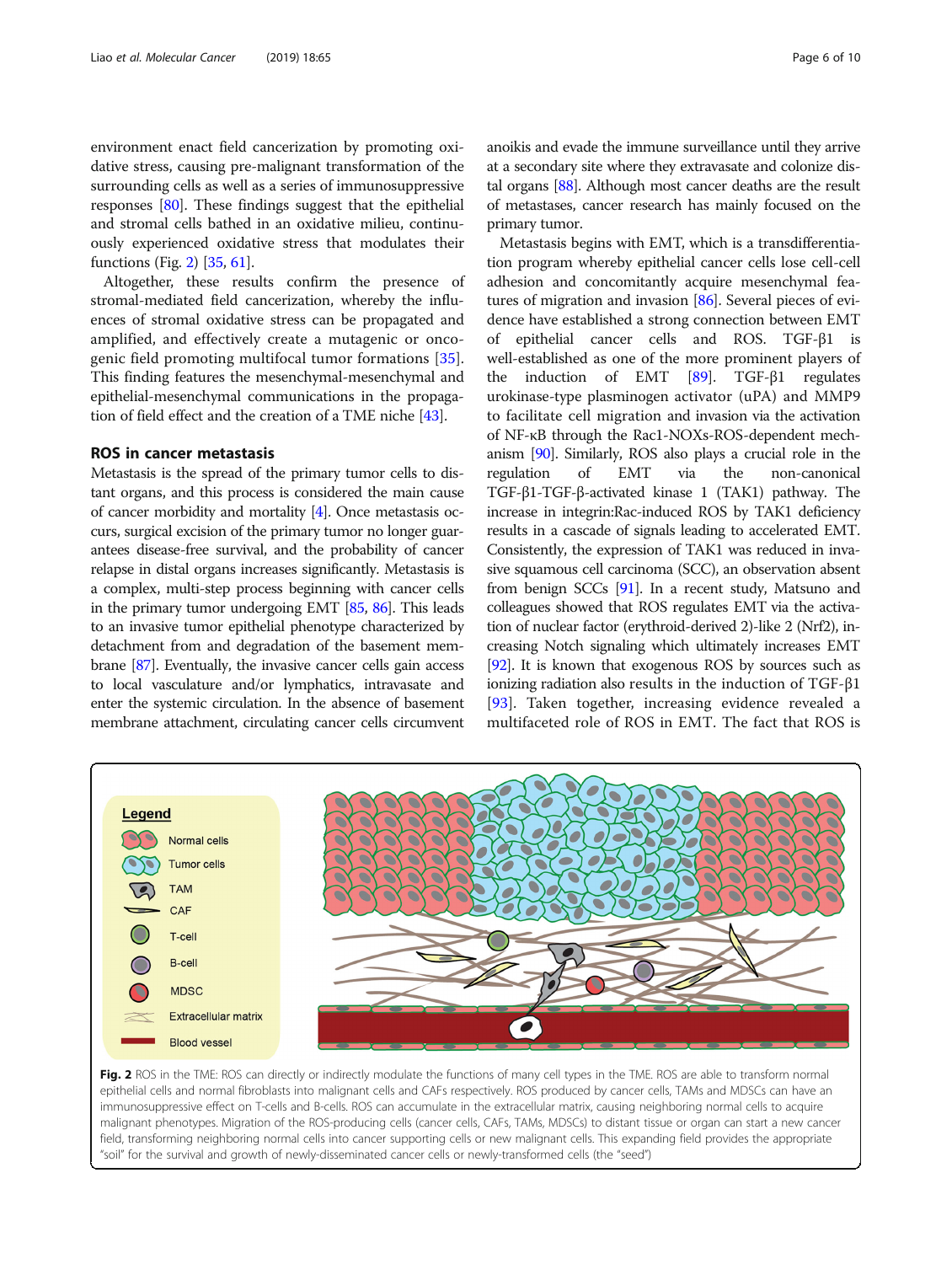involved in several pathways that directly link to many critical EMT-inducing pathways underscores its importance and the crucial role of ROS in EMT.

Circulating cancer cells acquire anoikis resistance, where it loses its dependence on integrin-mediated extracellular matrix contact for survival and growth [\[38](#page-7-0)]. Many studies have shown that ROS is indeed one of the key players in anoikis sensitivity. The metastasis-associated gene, angiopoietin-like 4 (ANGPTL4) has been shown to be a key player. Via an outside-in signaling mechanism, ANGPTL4 protein engages with integrin to stimulate the production of ROS, which subsequently activates PI3K/Akt and ERK to confer anoikis resistance to tumor cells [[38](#page-7-0)]. In a recent study, anoikis resistance in gastric cancer cells was attributed to an increase in NOX4-induced ROS generation [[94](#page-8-0)]. The increase in ROS levels by NOX4 upregulates EGFR, which is a growth factor involved in cell survival and anoikis inhibition [\[95\]](#page-8-0). Similarly, another study also revealed that EGFR is directly associated with increased cell survival in the absence of extracellular matrix [\[96](#page-8-0)]. Indeed, intracellular ROS plays an integral role such as in the regulation of growth factors to bring about anoikis resistance of cancer cells which is an important step in metastasis.

In the final stage of successful metastasis, circulating cancer cells will extravasate and colonize the new secondary tumor site due to its predisposed microenvironment [[97\]](#page-8-0). It has been revealed that interactions from primary tumor sites are able to set up a pre-metastatic niche in the secondary tumor site, and this determines the survival of disseminated tumor cell at the new site. The secondary TME also determines the outcome of the disseminated cancer cell, whether it thrives or remain dormant [\[98\]](#page-8-0). Increasing evidence has shown that ROS play a role in creating a 'soil' in distal organs, setting up a supportive tumor environment for disseminated cancer cells. One of such ways is through the cellular disposal of miR-23b via exosomes. miR-23b is a microRNA that is negatively involved in tumorigenesis through the regulation ROS [[99\]](#page-8-0). The study also suggested that the transfer of exosome containing miR-23b from bone marrow mesenchymal stem cells, a common secondary tumor site in breast cancer, might enable a metastatic niche that promoted breast cancer cell dormancy, an observation that was contingent with breast cancer recurrence [[100\]](#page-8-0). The accumulation of MDSCs from haemopoietic cells in the microenvironment of metastatic niches causes the increase in production of ROS that suppresses cytotoxic CD8<sup>+</sup> T-cells activity, which promoted the disseminated cancer cell's survival in the secondary tumor site [[70](#page-8-0), [101](#page-9-0)].

The involvement of ROS in various steps of metastasis makes it an integral player in the metastasis of tumors. The finding is important in guiding the way future clinical trials may be conducted as well as the development of redox-therapies that target the metastasis.

#### Conclusion and perspectives

While field cancerization and metastasis are often discussed separately, these two phenomena may be analogously represented by a growing tree that eventually sprouts branches and develops a wide canopy. At its roots, a cancerized field fuels the acquisition of mutations or transcriptome changes, i.e., the "trunk" to promote growth. This co-evolution of tumor-stroma drives tumor cell clonal selection. Hence, some branches and offshoots begin to appear, i.e., intratumor heterogeneity. ROS helps to propagate, amplify, and effectively create a mutagenic and oncogenic field will facilitate the formation of multifoci tumors and act as a springboard for metastatic tumor cells. However, not all new profile change and mutations confer a selective advantage, and therefore some branches do not fully develop. Over time, tumor cells with the appropriate profile of metastatic "driver" genes within the cancerized field become aggressive and gain the capacity to invade, intravasate, evade the immune system and metastasize. The seed-soil concept by Paget becomes relevant in determining the survival of this disseminated tumor cells [\[97](#page-8-0)]. Again, ROS produced by exosomes could assist to interrogate and corrupt the distant soil for more effective colonization of the disseminated cancer cells. It is attempting to speculate that metastatic dormancy, where a disseminated tumor cell remains in a quiescent state at a remote organ while waiting for appropriate environmental conditions to begin proliferation again, may be partly attributed to poorly-prepared soil. Upon engraftment within a suitable secondary site, the metastasized tumor cell may once again enact field cancerization to corrupt its new microenvironment. ROS play important roles during field cancerization and metastasis, but many events remained relatively understudied. The scarcity of mouse models to monitor the production of volatile ROS by the tumor and to identify the cells affected by ROS in vivo remains a bottleneck to our understanding.

#### Abbreviations

Akt: RAC-alpha serine/threonine-protein kinase; ANGPTL4: Angiopoietin-like 4; ASK-1: Apoptosis signal-regulating kinase 1; ATG5: Autophagy-related 5; ATG7: Autophagy-related 7; BECN1: Beclin-1; CAF: Cancer-associated fibroblast; CAR-T: Chimeric antigen receptor T-cell; Cys: Cysteine; DNA: Deoxyribonucleic acid; EGFR: Epidermal growth factor receptors; EMT: Epithelial-mesenchymal transition; ERK: Extracellular signal-related kinases; FAP: Fibroblast activation protein; GPx: Glutathione peroxide; GST: Glutathione S-transferase; HIF: Hypoxia-inducible factor; IKK: IκB-Kinase; IκBα: NF-κB inhibitor alpha; JNK: c-Jun N-terminal kinase; MAP3K: mitogenactivated protein kinase kinase kinase; MAPK: Mitogen-activated protein kinase; MDSC: Myeloid-derived suppressor cell; MMP: Matrix metalloproteinase; NADPH: Nicotinamide adenine dinucleotide phosphate; NF-κB: Nuclear factor kappa-light-chain-enhancer of activated B cells; NOX: NADPH oxidase; Nrf2: Nuclear factor (erythroid-derived 2)-like 2; PDGF: Platelet-derived growth factor; PI3K: Phosphoinositide 3-kinases; PTEN: Phosphatase and tensin homolog; ROS: Reactive oxygen species; SCC: Squamous cell carcinoma; SOD: Superoxide dismutase; TAK1: TGF-βactivated kinase 1; TAM: Tumor-associated macrophage; TGF-β: Transforming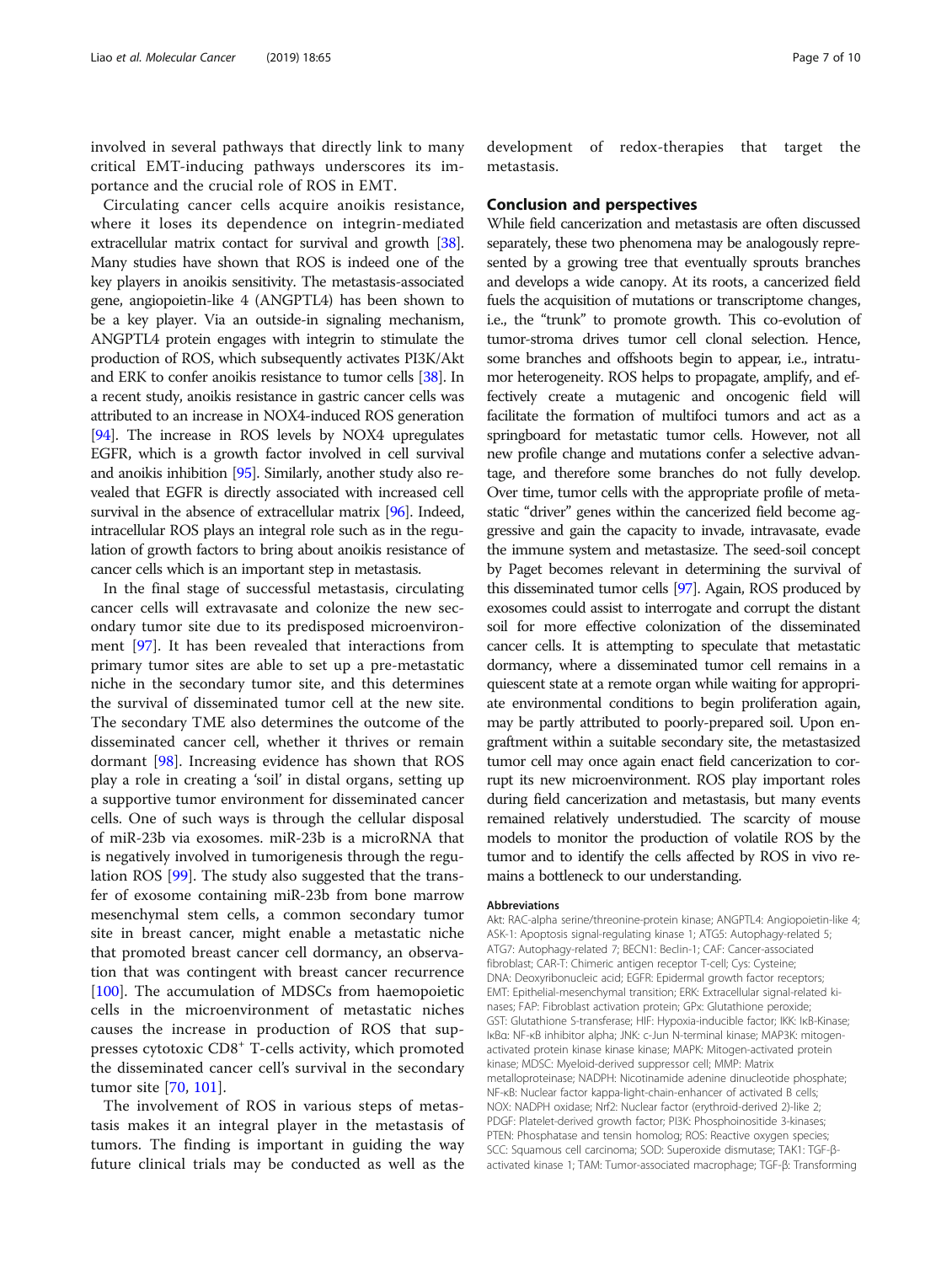<span id="page-7-0"></span>growth factor beta; TME: Tumor microenvironment; uPA: Urokinase-type plasminogen activator; αSMA: α-smooth muscle actin

#### Acknowledgements

We thank Dr. Jeremy Soon Kiat CHAN for his perspective and discussion on field cancerization and metastasis. We also thank Dr. Hong Sheng CHENG and Miss Jeannie Xue Ting LEE for their comments and help for this paper.

#### Funding

Authors' works described in this article were supported by grants from Ministry of Education, Singapore (2014-T2–1-012 and 2017-T1–002–103) to NST, and ZL is a recipient of the NTU Research Scholarship and NTU-KI Joint PhD Scholarship from the School of Biological Sciences, Nanyang Technological University Singapore.

#### Availability of data and materials

Not applicable.

#### Authors' contributions

NST conceptualized the discussions. ZL and DC wrote the manuscript under the supervision of NST. NST edited the manuscript. All authors read and approved the final manuscript.

## Ethics approval and consent to participate

Not applicable.

#### Consent for publication

Not applicable.

#### Competing interests

The authors declare that they have no competing interests.

#### Publisher's Note

Springer Nature remains neutral with regard to jurisdictional claims in published maps and institutional affiliations.

#### Author details

<sup>1</sup>School of Biological Sciences, Nanyang Technological University Singapore, 60 Nanyang Drive, Singapore 637551, Singapore. <sup>2</sup>Department of Microbiology, Tumor, and Cell Biology (MTC), Karolinska Institutet, Biomedicum, Solnavägen 9, SE-17177 Stockholm, Sweden. <sup>3</sup>Lee Kong Chian School of Medicine, Nanyang Technological University Singapore, 11 Mandalay Road, Singapore 308232, Singapore.

#### Received: 21 December 2018 Accepted: 20 February 2019 Published online: 30 March 2019

#### References

- 1. Bray, F., et al., Global cancer statistics 2018: GLOBOCAN estimates of incidence and mortality worldwide for 36 cancers in 185 countries. CA: a cancer journal for clinicians, 2018.
- 2. Prasad S, Gupta SC, Tyagi AK. Reactive oxygen species (ROS) and cancer: role of antioxidative nutraceuticals. Cancer Lett. 2017;387:95–105.
- 3. Androulla MN, Lefkothea PC. CAR T-cell therapy: a new era in Cancer immunotherapy. Curr Pharm Biotechnol. 2018;19(1):5–18.
- 4. Seyfried TN, Huysentruyt LC. On the origin of cancer metastasis. Crit Rev Oncog. 2013;18(1–2):43.
- 5. Sadikovic B, et al. Cause and consequences of genetic and epigenetic alterations in human cancer. Current genomics. 2008;9(6):394–408.
- 6. Murphy MP, et al. Unraveling the biological roles of reactive oxygen species. Cell Metab. 2011;13(4):361–6.
- Kumari S, Badana AK, Malla R. Reactive oxygen species: a key constituent in cancer survival. Biomark Insights. 2018;13:1177271918755391.
- 8. Arcucci A, et al. Cancer: an oxidative crosstalk between solid tumor cells and cancer associated fibroblasts. Biomed Res Int. 2016:2016.
- 9. Schumacker PT. Reactive oxygen species in cancer cells: live by the sword, die by the sword. Cancer Cell. 2006;10(3):175–6.
- 10. Galadari S, et al. Reactive oxygen species and cancer paradox: to promote or to suppress? Free Radic Biol Med. 2017;104:144–64.
- 11. Moloney JN, Cotter TG. ROS signalling in the biology of cancer. Semin Cell Dev Biol. 2018(80);50–64.
- 12. Raza MH, et al. ROS-modulated therapeutic approaches in cancer treatment. J Cancer Res Clin Oncol. 2017;143(9):1789–809.
- Assi M. The differential role of reactive oxygen species in early and late stages of cancer. Am J Phys Regul Integr Comp Phys. 2018.
- 14. Park M, Hong J. Roles of NF-κB in cancer and inflammatory diseases and their therapeutic approaches. Cells. 2016;5(2):15.
- 15. Pramanik K, et al. Advancement of NF-κB signaling pathway: a novel target in pancreatic Cancer. Int J Mol Sci. 2018;19(12):3890.
- 16. Hinz M, Scheidereit C. The IκB kinase complex in NF-κB regulation and beyond. EMBO Rep. 2014;15(1):46–61.
- 17. Liu T, et al. NF-κB signaling in inflammation. Signal Transduction Targeted Ther. 2017;2:17023.
- 18. Zhang J, et al. ROS and ROS-mediated cellular signaling. Oxidative Med Cell Longev. 2016:2016.
- 19. Lee Y, et al. Transient exposure to hydrogen peroxide inhibits the ubiquitination of phosphorylated IκBα in TNFα-stimulated HEK293 cells. Exp Mol Med. 2012;44(8):513.
- 20. Liu C, et al. The RCAN1 inhibits NF-κB and suppresses lymphoma growth in mice. Cell Death Dis. 2015;6(10):e1929.
- 21. Manna PR, Stocco DM. The role of specific mitogen-activated protein kinase signaling cascades in the regulation of steroidogenesis. J Signal Transduction. 2011;2011.
- 22. Son Y, et al. Mitogen-activated protein kinases and reactive oxygen species: how can ROS activate MAPK pathways? J Signal Transduction. 2011:2011.
- 23. Corcoran A, Cotter TG. Redox regulation of protein kinases. FEBS J. 2013; 280(9):1944–65.
- 24. Truong TH, Carroll KS. Redox regulation of protein kinases. Crit Rev Biochem Mol Biol. 2013;48(4):332–56.
- 25. Bedard K, Krause K-H. The NOX family of ROS-generating NADPH oxidases: physiology and pathophysiology. Physiol Rev. 2007;87(1):245–313.
- 26. Murphy MP. How mitochondria produce reactive oxygen species. Biochem J. 2009;417(1):1–13.
- 27. Sundaresan M, et al. Requirement for generation of H2O2 for platelet-derived growth factor signal transduction. Science. 1995;270(5234):296–9.
- 28. Leto TL, Geiszt M. Role of Nox family NADPH oxidases in host defense. Antioxid Redox Signal. 2006;8(9–10):1549–61.
- 29. Werner E, Werb Z. Integrins engage mitochondrial function for signal transduction by a mechanism dependent on rho GTPases. J Cell Biol. 2002; 158(2):357–68.
- 30. Chiarugi P, et al. Reactive oxygen species as essential mediators of cell adhesion: the oxidative inhibition of a FAK tyrosine phosphatase is required for cell adhesion. J Cell Biol. 2003;161(5):933–44.
- 31. Paulsen CE, Carroll KS. Cysteine-mediated redox signaling: chemistry, biology, and tools for discovery. Chem Rev. 2013;113(7):4633–79.
- 32. Bauer G. Targeting extracellular ROS signaling of tumor cells. Anticancer Res. 2014;34(4):1467–82.
- 33. Nordzieke D, Medraño-Fernandez I. The plasma membrane: a platform for intra-and intercellular redox signaling. Antioxidants. 2018;7(11):168.
- 34. Hervera A, et al. Reactive oxygen species regulate axonal regeneration through the release of exosomal NADPH oxidase 2 complexes into injured axons. Nat Cell Biol. 2018;20(3):307.
- 35. Chan JSK, et al. Cancer-associated fibroblasts enact field cancerization by promoting extratumoral oxidative stress. Cell Death Dis. 2017;8(1):e2562.
- Tong L, et al. Reactive oxygen species in redox cancer therapy. Cancer Lett. 2015;367(1):18–25.
- 37. Suh Y, Lee S-J. KRAS-driven ROS promote malignant transformation. Mol Cell Oncol. 2015;2(1):e968059.
- 38. Zhu P, et al. Angiopoietin-like 4 protein elevates the prosurvival intracellular O2−: H2O2 ratio and confers anoikis resistance to tumors. Cancer Cell. 2011; 19(3):401–15.
- 39. Kalluri R. The biology and function of fibroblasts in cancer. Nat Rev Cancer. 2016;16(9):582.
- 40. Shiga K, et al. Cancer-associated fibroblasts: their characteristics and their roles in tumor growth. Cancers. 2015;7(4):2443–58.
- 41. Spaw M, Anant S, Thomas SM. Stromal contributions to the carcinogenic process. Mol Carcinog. 2017;56(4):1199–213.
- 42. Gascard P, Tlsty TD. Carcinoma-associated fibroblasts: orchestrating the composition of malignancy. Genes Dev. 2016;30(9):1002–19.
- 43. Liao Z, et al. Cancer-associated fibroblasts in tumor microenvironment accomplices in tumor malignancy. Cell Immunol. 2018;S0008-8749(17): 30222–8.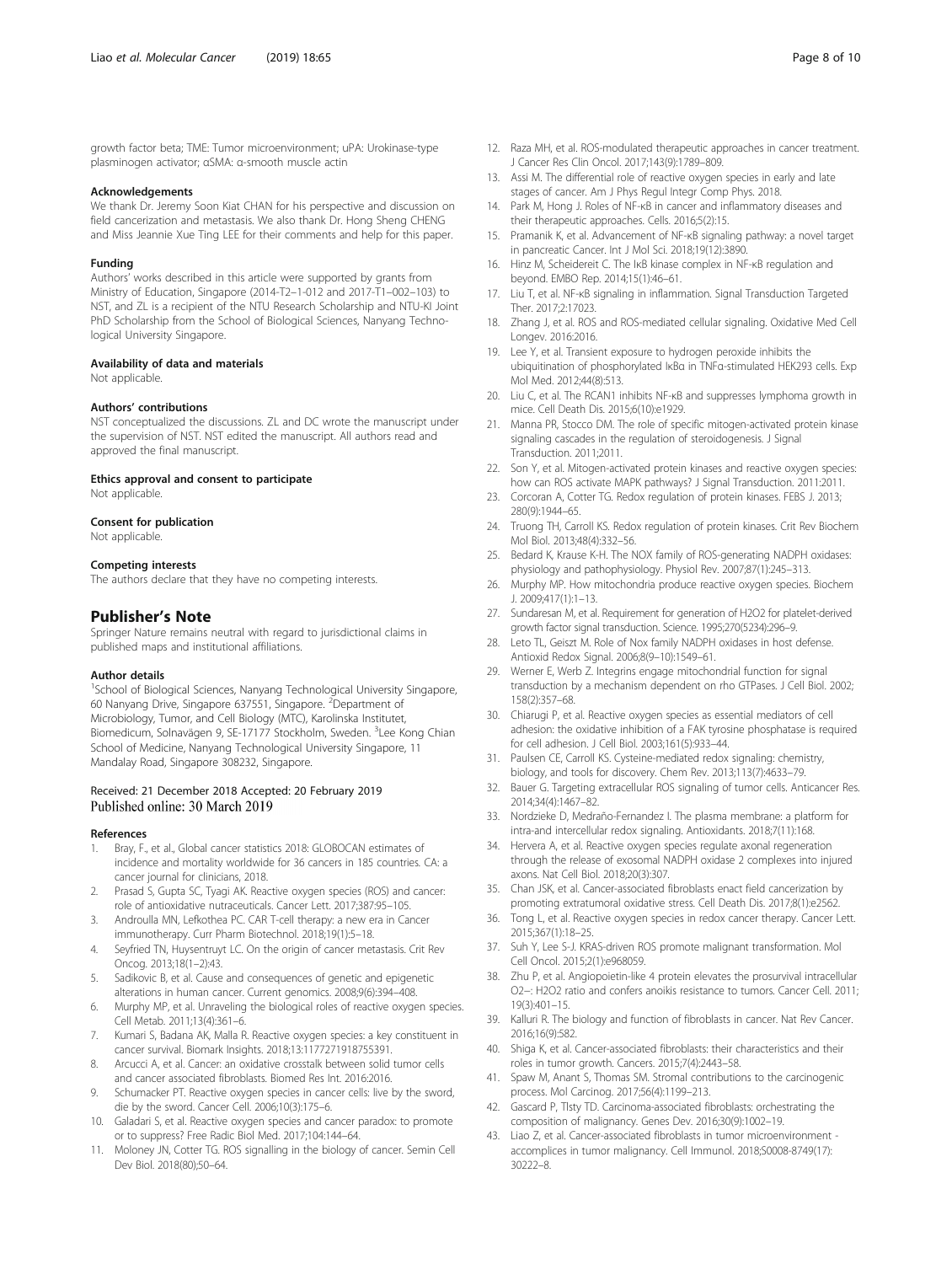- <span id="page-8-0"></span>44. Avagliano, A., et al., Metabolic reprogramming of Cancer associated fibroblasts: the slavery of stromal fibroblasts. Biomed Res Int, 2018. 2018.
- 45. Cirri P, Chiarugi P. Cancer associated fibroblasts: the dark side of the coin. Am J Cancer Res. 2011;1(4):482.
- 46. Liu R-M, Desai LP. Reciprocal regulation of TGF-β and reactive oxygen species: a perverse cycle for fibrosis. Redox Biol. 2015;6:565–77.
- 47. Chen F, et al. Caveolin-1 is a negative regulator of NADPH oxidase-derived reactive oxygen species. Free Radic Biol Med. 2014;73:201–13.
- 48. Karin, M., NF-κB as a critical link between inflammation and cancer. Cold Spring Harbor perspectives in biology, 2009: p. a000141.
- 49. Kitamura T, Qian B-Z, Pollard JW. Immune cell promotion of metastasis. Nat Rev Immunol. 2015;2:73.
- 50. Komohara Y, Jinushi M, Takeya M. Clinical significance of macrophage heterogeneity in human malignant tumors. Cancer Sci. 2014;1:1.
- 51. Bingle L, Brown NJ, Lewis CE. The role of tumour-associated macrophages in tumour progression: implications for new anticancer therapies. J Pathol. 2002;196(3):254–65.
- 52. Munn LL. Cancer and inflammation. Wiley Interdiscip Rev Syst Biol Med. 2017;9(2):e1370.
- 53. Feng, M., et al., Macrophages eat cancer cells using their own calreticulin as a guide : roles of TLR and Btk. Proc Natl Acad Sci U S A, 2015(7): p. 2145.
- 54. Nao e, et al. Recognition of damage-associated, nucleic acid-related molecular patterns during inflammation and vaccination. Front Cell Infect Microbiol. 2013;2:2013.
- 55. Herrera M, et al. Cancer-associated fibroblast and M 2 macrophage markers together predict outcome in colorectal cancer patients. Cancer Sci. 2013; 104(4):437–44.
- 56. Hashimoto O, et al. Collaboration of cancer-associated fibroblasts and tumour-associated macrophages for neuroblastoma development. J Pathol. 2016;240(2):211–23.
- 57. Comito G, et al. Cancer-associated fibroblasts and M2-polarized macrophages synergize during prostate carcinoma progression. Oncogene. 2014;33(19):2423.
- 58. Ghosh S, et al. Reactive oxygen species in the tumor niche triggers altered activation of macrophages and immunosuppression: role of fluoxetine. Cell Signal. 2015;27(7):1398–412.
- 59. Enukidze, M., et al., Cell death in Jurkat cells induced by oxygen/nitrogen stress. Georgian Med News, 2009(167): p. 109–113.
- 60. Hamilton MJ, et al. Macrophages are more potent immune suppressors ex vivo than immature myeloid-derived suppressor cells induced by metastatic murine mammary carcinomas. J Immunol. 2014;192(1):512–22.
- 61. Mukherjee S, et al. Pomegranate reverses methotrexate-induced oxidative stress and apoptosis in hepatocytes by modulating Nrf2-NF-κB pathways. J Nutr Biochem. 2013;24(12):2040–50.
- 62. OuYang L-Y, et al. Tumor-induced myeloid-derived suppressor cells promote tumor progression through oxidative metabolism in human colorectal cancer. J Transl Med. 2015;13(1):47.
- 63. Gabrilovich DI, Nagaraj S. Myeloid-derived suppressor cells as regulators of the immune system. Nat Rev Immunol. 2009;9(3):162.
- 64. Young MR, Newby M, Wepsic HT. Hematopoiesis and suppressor bone marrow cells in mice bearing large metastatic Lewis lung carcinoma tumors. Cancer Res. 1987;47(1):100–5.
- 65. Buessow SC, Paul RD, Lopez DM. Influence of mammary tumor progression on phenotype and function of spleen and in situ lymphocytes in mice. J Natl Cancer Inst. 1984;73(1):249–55.
- 66. Seung LP, et al. Synergy between T-cell immunity and inhibition of paracrine stimulation causes tumor rejection. Proc Natl Acad Sci. 1995; 92(14):6254–8.
- 67. Murdoch C, et al. The role of myeloid cells in the promotion of tumour angiogenesis. Nat Rev Cancer. 2008;8(8):618.
- 68. Corzo CA, et al. Mechanism regulating reactive oxygen species in tumor-induced myeloid-derived suppressor cells. J Immunol. 2009;182(9): 5693–701.
- 69. Youn JI, Gabrilovich DI. The biology of myeloid-derived suppressor cells: the blessing and the curse of morphological and functional heterogeneity. Eur J Immunol. 2010;40(11):2969–75.
- 70. Nagaraj S, et al. Altered recognition of antigen is a mechanism of CD8+ T cell tolerance in cancer. Nat Med. 2007;13(7):828.
- 71. Kusmartsev S, Gabrilovich DI. STAT1 signaling regulates tumorassociated macrophage-mediated T cell deletion. J Immunol. 2005; 174(8):4880–91.
- 72. Narita Y, et al. Potential differentiation of tumor bearing mouse CD11b+ gr-1+ immature myeloid cells into both suppressor macrophages and immunostimulatory dendritic cells. Biomed Res. 2009;30(1):7–15.
- 73. Slaughter DP, Southwick HW, Smejkal W. "Field cancerization" in oral stratified squamous epithelium. Clinical implications of multicentric origin. Cancer. 1953;6(5):963–8.
- 74. Dotto GP. Multifocal epithelial tumors and field cancerization: stroma as a primary determinant. J Clin Invest. 2014;124(4):1446–53.
- 75. Seton-Rogers S. Tumour microenvironment: field effect. Nat Rev Cancer. 2012;12(8):508.
- 76. Vanharanta S, Massagué J. Field cancerization: something new under the sun. Cell. 2012;149(6):1179–81.
- 77. Jones AC, et al. Prostate field cancerization: Deregulated expression of macrophage inhibitory cytokine 1 (MIC-1) and platelet derived growth factor A (PDGF-A) in tumor adjacent tissue. PLoS One. 2015;10(3):e0119314.
- 78. Saito A, et al. The role of TGF-β signaling in lung Cancer associated with idiopathic pulmonary fibrosis. Int J Mol Sci. 2018;19(11):3611.
- 79. Hu B, et al. Multifocal epithelial tumors and field cancerization from loss of mesenchymal CSL signaling. Cell. 2012;149(6):1207–20.
- 80. Curtius K, Wright NA, Graham TA. An evolutionary perspective on field cancerization. Nat Rev Cancer. 2018;18(1):19.
- 81. Jena N. DNA damage by reactive species: mechanisms, mutation and repair. J Biosci. 2012;37(3):503–17.
- 82. Cadet J, Wagner JR. DNA base damage by reactive oxygen species, oxidizing agents, and UV radiation. Cold Spring Harb Perspect Biol. 2013; 5(2):a012559.
- 83. Kang M, et al. DNA damage induces reactive oxygen species generation through the H2AX-Nox1/Rac1 pathway. Cell Death Dis. 2013;3(1):e249.
- 84. Li X, et al. A CCL2/ROS autoregulation loop is critical for cancer-associated fibroblasts-enhanced tumor growth of oral squamous cell carcinoma. Carcinogenesis. 2014;35(6):1362–70.
- 85. Clark AG, Vignjevic DM. Modes of cancer cell invasion and the role of the microenvironment. Curr Opin Cell Biol. 2015;36:13–22.
- Lamouille S, Xu J, Derynck R. Molecular mechanisms of epithelialmesenchymal transition. Nat Rev Mol Cell Biol. 2014;15(3):178.
- 87. Kalluri R, Weinberg RA. The basics of epithelial-mesenchymal transition. J Clin Invest. 2009;119(6):1420–8.
- 88. Smith HA, Kang Y. The metastasis-promoting roles of tumor-associated immune cells. J Mol Med. 2013;91(4):411–29.
- Saitoh M. Regulation of EMT by TGF-β Signaling in Cancer Cells, in Regulation of Signal Transduction in Human Cell Research: Springer; 2018. p. 71–84.
- 90. Tobar N, Villar V, Santibanez JF. ROS-NFκΒ mediates TGF-β1-induced expression of urokinase-type plasminogen activator, matrix metalloproteinase-9 and cell invasion. Mol Cell Biochem. 2010;340(1–2):195–202.
- 91. Lam C, et al. Loss of TAK1 increases cell traction force in a ROS-dependent manner to drive epithelial–mesenchymal transition of cancer cells. Cell Death Dis. 2013;4(10):e848.
- 92. Matsuno, Y., et al., ROS-Nrf2 Pathway Mediates the Development of TGF-b1- Induced Epithelial-Mesenchymal Transition Through the Interaction with Notch Signaling, in B61. EPITHELIAL CELL BIOLOGY IN RESPIRATORY DISEASE. 2018, American Thoracic Society. p. A3805-A3805.
- 93. Robertson IB, Rifkin DB. Unchaining the beast; insights from structural and evolutionary studies on TGFβ secretion, sequestration, and activation. Cytokine Growth Factor Rev. 2013;24(4):355–72.
- 94. Du S, et al. NADPH oxidase 4 regulates anoikis resistance of gastric cancer cells through the generation of reactive oxygen species and the induction of EGFR. Cell Death Dis. 2018;9(10):948.
- 95. Kim H, et al. Regulation of anoikis resistance by NADPH oxidase 4 and epidermal growth factor receptor. Br J Cancer. 2017;116(3):370.
- Reginato MJ, et al. Integrins and EGFR coordinately regulate the proapoptotic protein Bim to prevent anoikis. Nat Cell Biol. 2003;5(8):733.
- 97. Paget G. Remarks on a case of alternate partial anaesthesia. Br Med J. 1889;1(1462):1.
- 98. Joyce JA, Pollard JW. Microenvironmental regulation of metastasis. Nat Rev Cancer. 2009;9(4):239.
- Donadelli M, et al. Regulation of miR-23b expression and its dual role on ROS production and tumour development. Cancer Lett. 2014;349(2):107–13.
- 100. Ono, M., et al., Exosomes from bone marrow mesenchymal stem cells contain a microRNA that promotes dormancy in metastatic breast cancer cells. Sci Signal, 2014. 7(332): p. ra63.